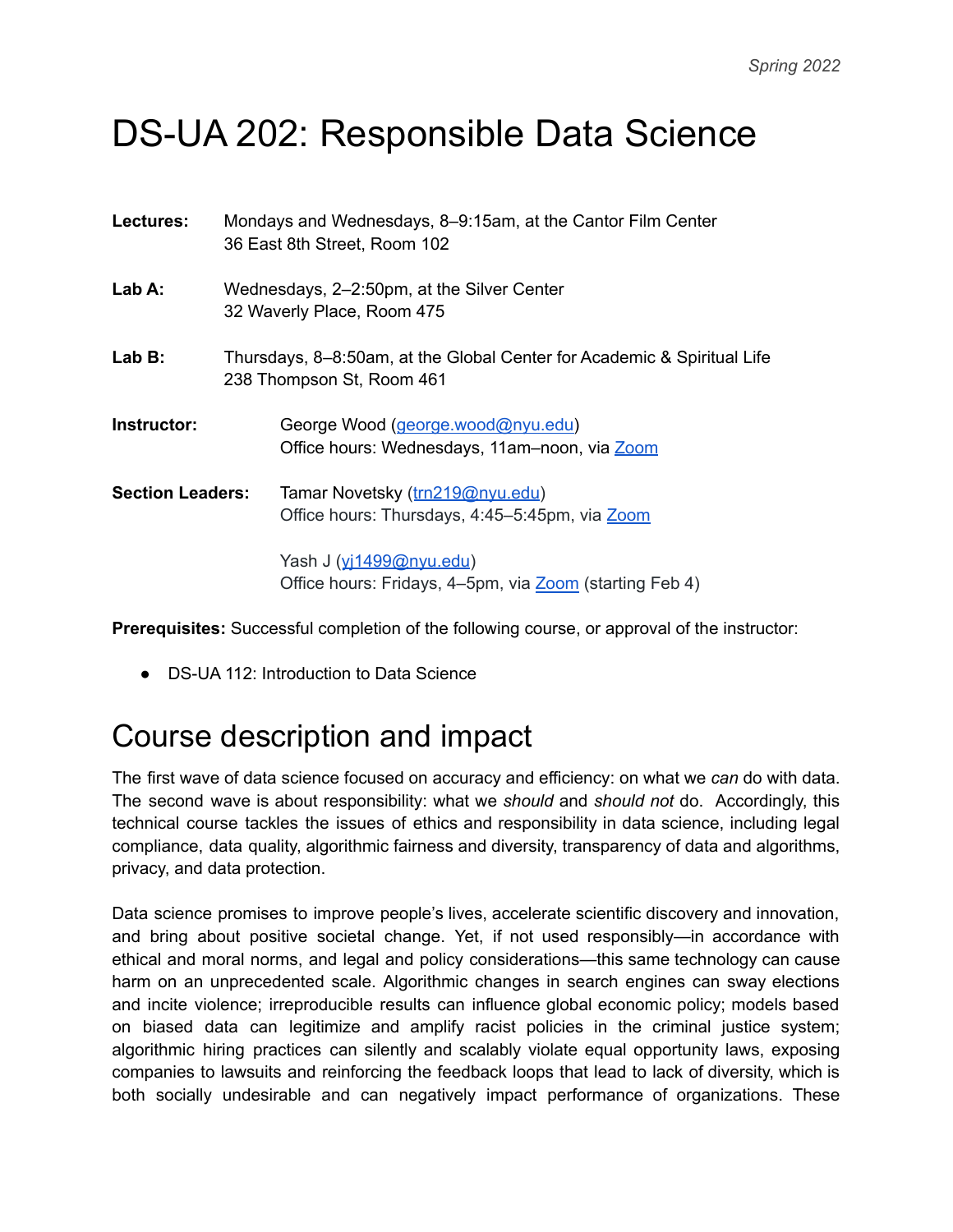strategic issues become more important as the economy globalizes. Therefore, as we develop and deploy data science methods, we are compelled to think about the effects these methods have on individuals, population groups, and on society at large.

The European Union recently enacted the General Data Protection Regulation (GDPR) that mandates legal protections of data subjects on the part of government entities and companies that employ algorithms and data to make decisions. The US is following suit with a plethora of local efforts, including a recently passed algorithmic transparency law in New York City that applies to City agencies. These legal frameworks, and many others that will soon follow, compel us to develop skills and acquire methodologies for operationalizing responsibility.

The course has four modules: (1) Fairness; (2) Data Science Lifecycle; (3); Data Protection; and (4) Transparency and Interpretability. An important feature of this course is its holistic treatment of the data science lifecycle, beginning with data discovery and acquisition, through data cleaning, integration, querying, analysis, and result interpretation. For example, when considering fairness and diversity in hiring and college admissions, we will be looking at how the data was collected, cleaned and otherwise pre-processed, before analyzing the fairness of a particular classification or ranking method.

# Learning objectives

After successfully completing the course, students are able to:

- Construct an end-to-end case study that illustrates the role of data science in society.
- Explain the ethical and/or legal constraints in the collection and sharing of data according to a framework of the student's choice.
- Implement a computer program that applies anonymization and privacy techniques to a dataset, and explain the trade-offs with utility.
- Articulate the differences between various interpretations of algorithmic fairness, and relate these interpretations to the points of view of different stakeholders.
- Implement a computer program that audits a black-box classifier.

# Topics covered

The course is structured into a sequence of lectures and accompanying assignments.

The assignment consists of labs, homeworks, and a course project:

- Labs are short exercises completed and submitted in class.
- Homework assignments are longer exercises designed to take one to two weeks to complete.
- The course project is designed to take three weeks to complete.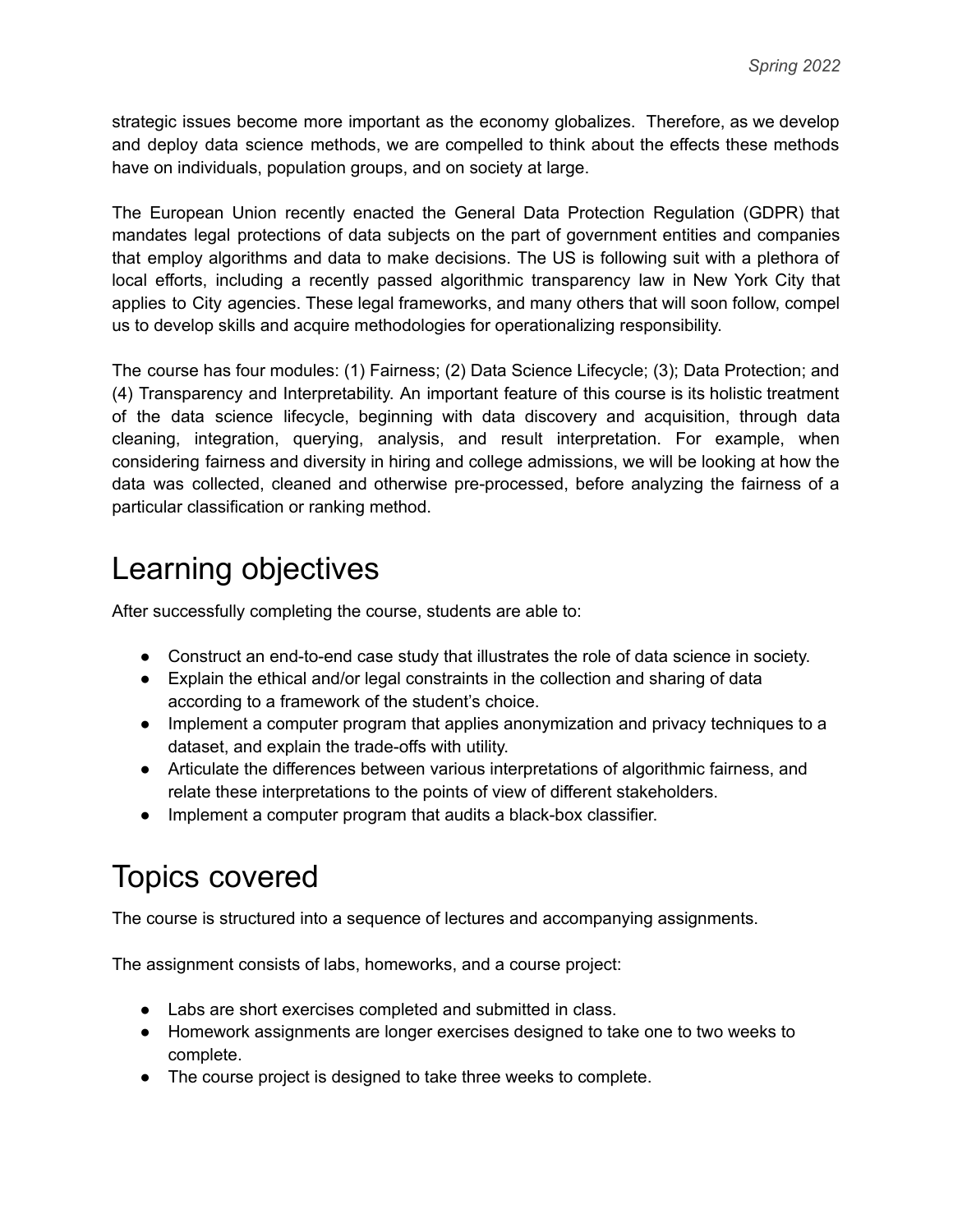This course uses the Python programming language. All labs and homework assignments are expected to be formulated as notebooks in Google [Colaboratory.](https://colab.research.google.com/notebooks/intro.ipynb)

While none of the homeworks are stand-alone writing assignments, writing is embedded in the homeworks. During the homeworks, students write computer programs and provide short essays on the interpretation of the data and the implications for the data around some decision or problem that the data informs. The writing length would typically be one to two pages for these essays.

This course does not have a required textbook. Each topic will be accompanied by required reading, as listed in the weekly schedule. In some cases, expert-level technical research papers are listed as assigned reading.

**Weekly topics and reading** are posted on the course [website](https://dataresponsibly.github.io/rds/).

#### Course assessment

All assignments (labs and homeworks) must be entirely the student's own submissions. Any sharing or copying of assignments is considered cheating and will result in an F in the course. A second cheating incident will result in a one-semester suspension from the program.

Students accumulate up to 100 points during the course:

- **Labs: 10 labs x 1 points per lab = 10 points.** Submit 10 lab notebooks for full credit.
- **Homeworks: 3 homeworks x 10 points per homework = 30 points.** Homeworks must be submitted on time. If a homework is submitted late, the student will receive no credit. Each student can make use of 2 additional days for late homework submission. If a late day is used, it is used in full. That is, if a student submits homework 2 hours late, this counts as a full day.
- **Project: 30 points.**
- **● Final exam: 30 points.**

Grades will be determined using this scale:

| <b>Grade in Course</b> | <b>Points Earned</b> |
|------------------------|----------------------|
| Α                      | $94 - 100$           |
| А-                     | $90 - 93$            |
| B+                     | $87 - 89$            |
| R                      | $84 - 86$            |
|                        | $80 - 83$            |